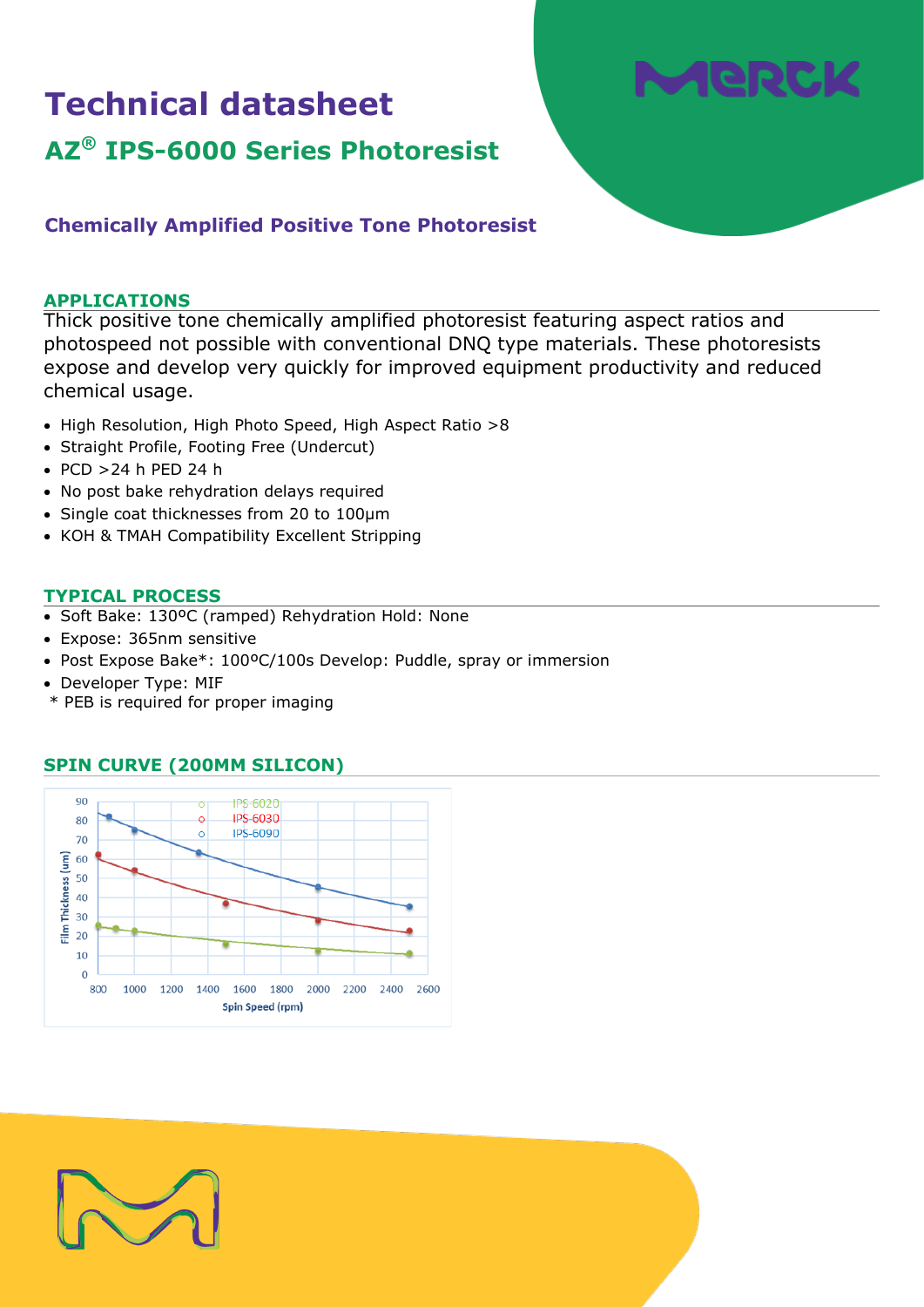#### **OPTICAL/MODELLING CONSTANTS\***

| Cauchy A             | 1.5697  |
|----------------------|---------|
| Cauchy B $(\mu m^2)$ | 0.00936 |
| Cauchy C $(\mu m^4)$ | 0.00001 |
| n @ 633nm            | 1.582   |
| K @ 633nm            | 0.0002  |

| <b>SEM</b>            |                |                  |            |
|-----------------------|----------------|------------------|------------|
| Exposure tool         | <b>ALIGNER</b> | <b>ULTRATECH</b> | CANON      |
| <b>Film thickness</b> | $50 \mu m$     | 80µm             | $60 \mu m$ |
| <b>CD</b>             | $10 \mu m$     | $10 \mu m$       | $5 \mu m$  |
| Aspect ratio          | 5:1            | 8:1              | 12:1       |

Aspect ratio with various exposure tool

\* Unexposed photoresist film

#### **COMPANION PRODUCTS**

#### **THINNING/EDGE BEAD REMOVAL**

AZ® EBR Solvent or AZ EBR 70/30

#### **MIF DEVELOPERS**

AZ 300 MIF

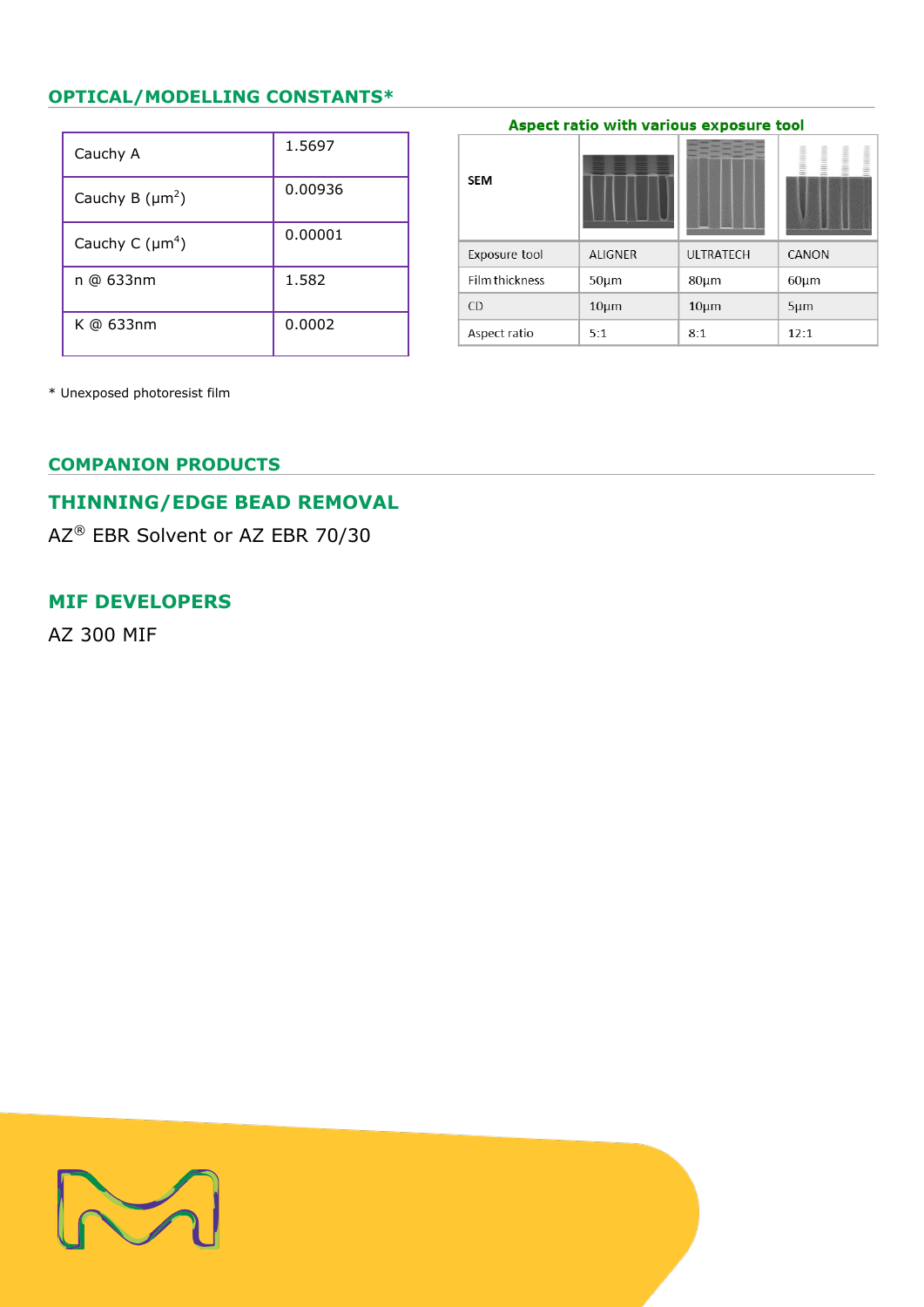#### **PROFILE AND PLATING**



#### Comparable plating chemistry and SEM inspection of plated bump

| Cu                                                          | SC20, SC40, SC50, MSA100, Cu8540, Cu1000,<br>Cu350 |                               |                                        |  |  |
|-------------------------------------------------------------|----------------------------------------------------|-------------------------------|----------------------------------------|--|--|
| Ni                                                          | Ni100, Ni200, Niceki Surfamate (Surtec)            |                               |                                        |  |  |
| SnAg                                                        | TS140, TS202, TS304, BPTS4000                      |                               |                                        |  |  |
| Others                                                      | Au- Au660;                                         |                               |                                        |  |  |
| Micropillar bump (Cu/Ni/SnAg)<br>Mushroom bump (Cu/Ni/SnAg) |                                                    |                               |                                        |  |  |
|                                                             | 21.83um<br>68.43pm<br>23 81um                      |                               |                                        |  |  |
| Cu350/20µm                                                  | Ni100/20µm                                         | Au660/20µm                    | Cu350/Ni100/Au660-<br>$10/3/1 \mu m$   |  |  |
| Cu1000/26µm                                                 | SC50- Cu RDL                                       | Cu1000/Ni100-<br>$15/5 \mu m$ | Cu1000/Ni100/TS304<br>$-15/5/35 \mu m$ |  |  |

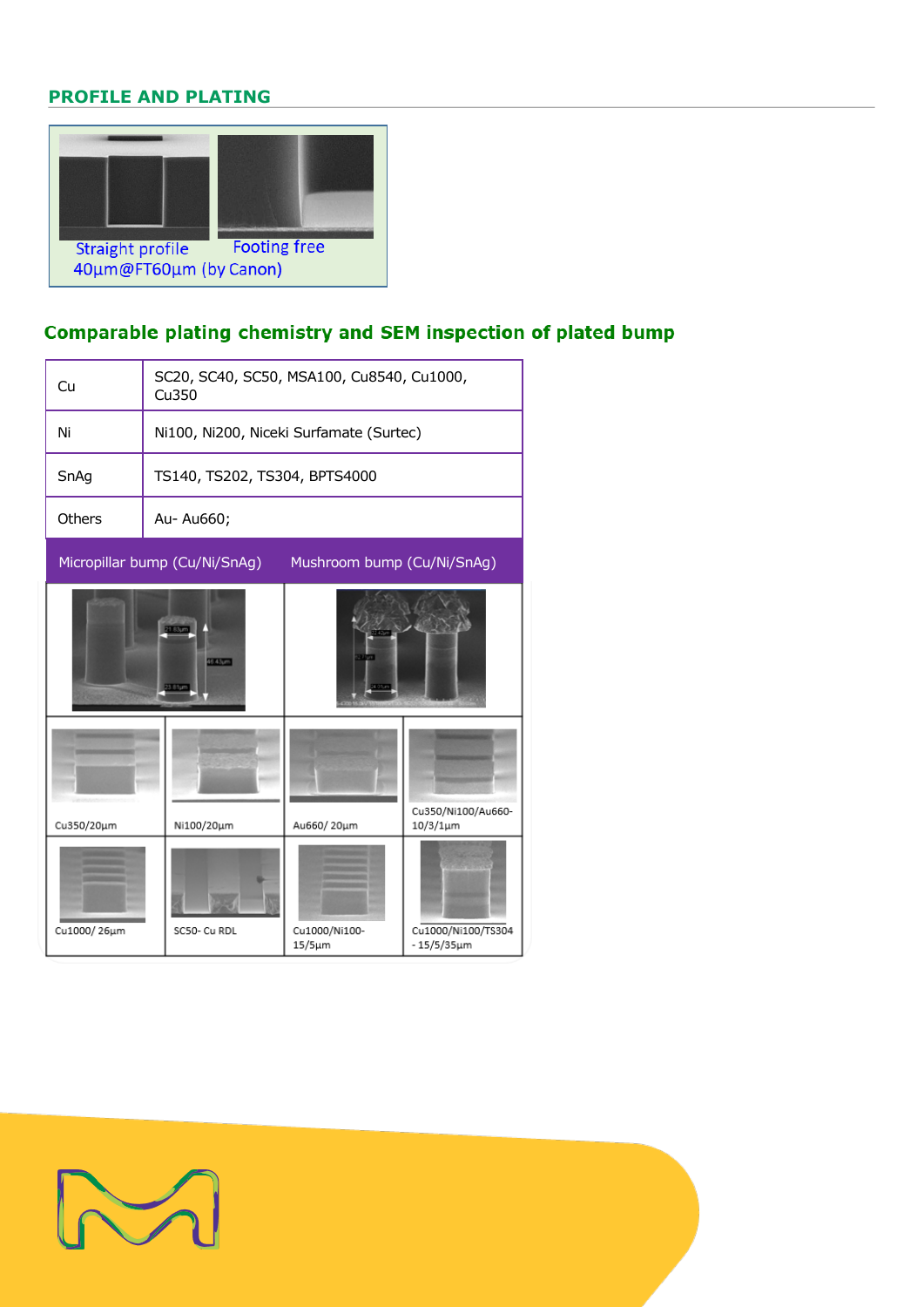#### **PROCESS CONSIDERATIONS**

#### **SUBSTRATE PREPARATION**

Substrates must be clean, dry, and free of organic residues. Oxide forming substrates (Si, etc.) should be HMDS primed prior to coating AZ IPS. Contact your AZ product representative for detailed information on pre-treating with HMDS.

#### **SOFT BAKE**

Soft bake times and temperatures may be application specific. Process optimization is recommended to ensure optimum pattern profiles and stable lithographic and adhesion performance. Soft bake temperatures for AZ IPS should be in the  $125^{\circ}$ C- $135^{\circ}$ C range. Ramped temperature or plate proximity is required to prevent bubbling of the film due to rapid solvent evaporation.

#### **COATING**

As with all ultra-high viscosity materials, careful optimization of nozzle height, dispense rate, dispense volume, and spin parameters is necessary to prevent bubble/ voids in the final film. To hand coat AZ®IPS, transfer a small amount of material into a small beaker with an integrated pour spout and wait for any bubbles to dissipate. Apply the photoresist by pouring directly from the beaker in close proximity to the wafer surface. Use of a pipette or dropper is not recommended. Final film thickness will be determined by the combination of spin speed and spin time. Refer to the example spin curve data for more information.

#### **EXPOSURE**

AZ IPS requires exposure energy at the 365nm wavelength.

#### **POST EXPOSE BAKE**

A PEB is required for proper imaging of AZ® IPS. PEB temperatures and times may be application specific. As a general rule, PEB temperatures should be in the  $80^{\circ}$ C to  $110^{\circ}$ C range.

#### **DEVELOPING**

AZ IPS Photoresist is compatible with industry standard 0.26N (2.38%) TMAH developers. AZ 300MIF is recommended.

#### **HARD BAKE**

Hard baking (post develop bake) may improve adhesion in wet etch applications and improves pattern stability in dry etch processes. Hard Baking is typically not required for plating applications. Hard bake temperatures should be in the  $80^{\circ}$ C to 85<sup>o</sup>C range to ensure minimal thermal distortion of the pattern.